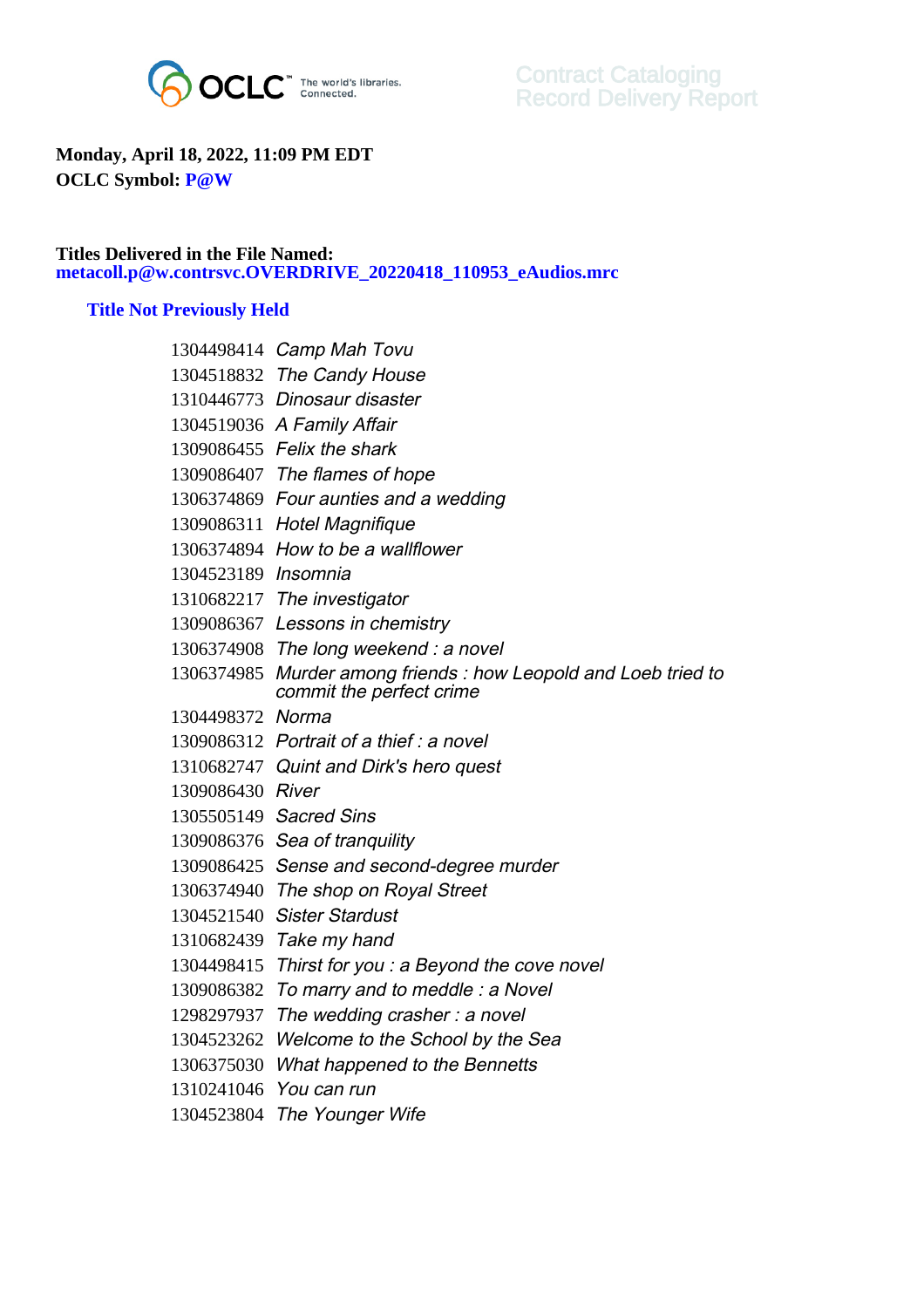**Titles Delivered in the File Named: metacoll.p@w.contrsvc.OVERDRIVE\_20220418\_110953\_eBooks.mrc**

## **Title Not Previously Held**

|                     | 1304494172 143-Story Treehouse: Camping Trip Chaos!                                                                                   |
|---------------------|---------------------------------------------------------------------------------------------------------------------------------------|
|                     | 1298898430 Atlantis: resurgence                                                                                                       |
|                     | 1298898417 Atrapado en un videojuego                                                                                                  |
|                     | 1292926606 Baila conmigo                                                                                                              |
|                     | 1298898405 El camino a cero : la estrategia de Colombia hacia la<br>carbononeutralidad                                                |
|                     | 1264737755 The candy house: a novel                                                                                                   |
|                     | 1295270925 Carnivore-Ish.                                                                                                             |
|                     | 1304498597 Chef's Kiss SC (CVR A)                                                                                                     |
|                     | 1289483167 A CHRISTMAS EXCHANGE.                                                                                                      |
|                     | 1298898420 Clara's diary: a steampunk mystery                                                                                         |
|                     | 1289607782 CREPUSCULO (SAGA CREPUSCULO 1.                                                                                             |
|                     | 1293479848 CRIANZA DESOBEDIENTE.                                                                                                      |
|                     | 1304523056 Crimson Summer                                                                                                             |
|                     | 1298898092 Doors of Gold and Rust                                                                                                     |
|                     | 1298898433 Every single step : how I survived poverty and bullying and<br>fulfilled my dreams                                         |
|                     | 1304492172 The flames of hope                                                                                                         |
|                     | 1298898418 Guardian angel                                                                                                             |
|                     | 1298898444 Gurú del placer : cómo dar placer inolvidable a mujeres<br>durante el sexo para que jamás te borren de sus mentes          |
|                     | 1298898437 Healer's touch                                                                                                             |
|                     | 1298898416 Héroes del espacio                                                                                                         |
|                     | 1294114115 HISTORIA DE UN DUELO.                                                                                                      |
|                     | 1298897915 Kamasutra feminista ilustrado.                                                                                             |
|                     | 1298720009 The killer sermon                                                                                                          |
|                     | 1298898174 Kitchen sink dom                                                                                                           |
|                     | 1295278069 La magia de reinventarte.                                                                                                  |
|                     | 1291317041 Las Mujeres Del Policia.                                                                                                   |
|                     | 1304517953 Lessons in chemistry                                                                                                       |
|                     | 1309021460 Lover Arisen                                                                                                               |
|                     | 1298898401 Más allá del dolor de la pérdida : mindfulness y compasión<br>para un duelo consciente                                     |
|                     | 1298898423 El mensaje que cambió mi vida                                                                                              |
|                     | 1298898431 More plants on your plate: over 75 fast and easy plant-<br>forward recipes & meal prep tips                                |
|                     | 1298897916 My Three Orc Dads                                                                                                          |
|                     | 1298898389 Once escándalos para enamorar a un duque                                                                                   |
| 1309086803 Only one |                                                                                                                                       |
| 1268984513          | ORGANIC COMPOSTING MADE EASY;HOW TO MAKE<br>YOUR OWN COMPOST AND GROW A HEALTHY GARDEN<br>WITHOUT PESTICIDES OR CHEMICAL FERTILIZERS. |
| 1303909506 Pandemia |                                                                                                                                       |